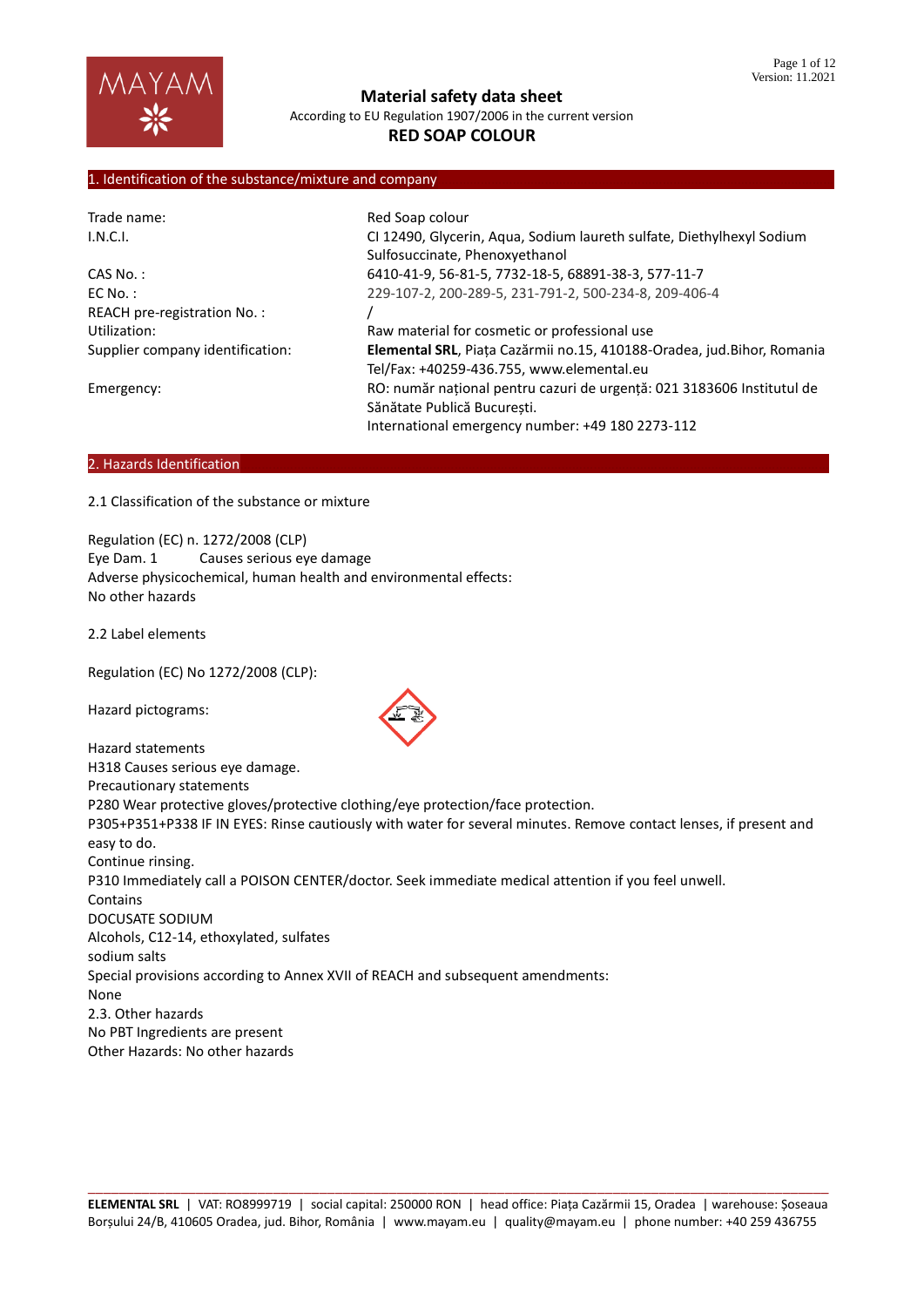

### 3. Declaration of ingredients

3.1. Substances

Not determined

3.2. Mixtures

Hazardous components within the meaning of the CLP regulation and related classification:

| Qty        | <b>Name</b>                                                 | Ident. Numb.                                        | <b>Classification</b>                                                | <b>Registration Number</b> |
|------------|-------------------------------------------------------------|-----------------------------------------------------|----------------------------------------------------------------------|----------------------------|
| $5 - 7%$   | Alcohols, C12-14,<br>ethoxylated,<br>sulfates, sodium salts | CAS:68891-38-3<br>EC:500-234-8                      | Skin Irrit. 2, H315; Aquatic<br>Chronic 3, H412; Eye Dam. 1,<br>H318 | 01-2119488639-16-XXXX      |
| $1-3%$     | docusate sodium                                             | CAS:577-11-7<br>EC:209-406-4                        | Skin Irrit. 2, H315; Eye Dam. 1,<br>H318                             |                            |
| $0.5 - 1%$ | 2-phenoxyethanol                                            | CAS:122-99-6<br>EC:204-589-7<br>Index:603-098-00-9  | Eye Irrit. 2, H319; Acute Tox. 4,<br>H302                            | 01-2119488943-21-XXXX      |
| $< 0.05\%$ | sulfuric acid                                               | CAS:7664-93-9<br>EC:231-639-5<br>Index:016-020-00-8 | Skin Corr. 1A, H314                                                  | 01-2119458838-20-XXXX      |

Further Information:

4. First aid measures………………………………………………………………………………………………………………………………………………………

4.1 Description of first aid measures

In case of skin contact:

Immediately take off all contaminated clothing.

Areas of the body that have - or are only even suspected of having - come into contact with the product must be rinsed immediately with plenty of running water and possibly with soap.

OBTAIN IMMEDIATE MEDICAL ATTENTION.

Wash thoroughly the body (shower or bath).

Remove contaminated clothing immediatley and dispose off safely.

In case of eyes contact:

After contact with the eyes, rinse with water with the eyelids open for a sufficient length of time, then consult an opthalmologist immediately.

Protect uninjured eye.

In case of Ingestion: Do not induce vomiting, get medical attention showing the SDS and label hazardous.

In case of Inhalation: Remove casualty to fresh air and keep warm and at rest.

4.2 Main symptoms and effects, both acute and delayed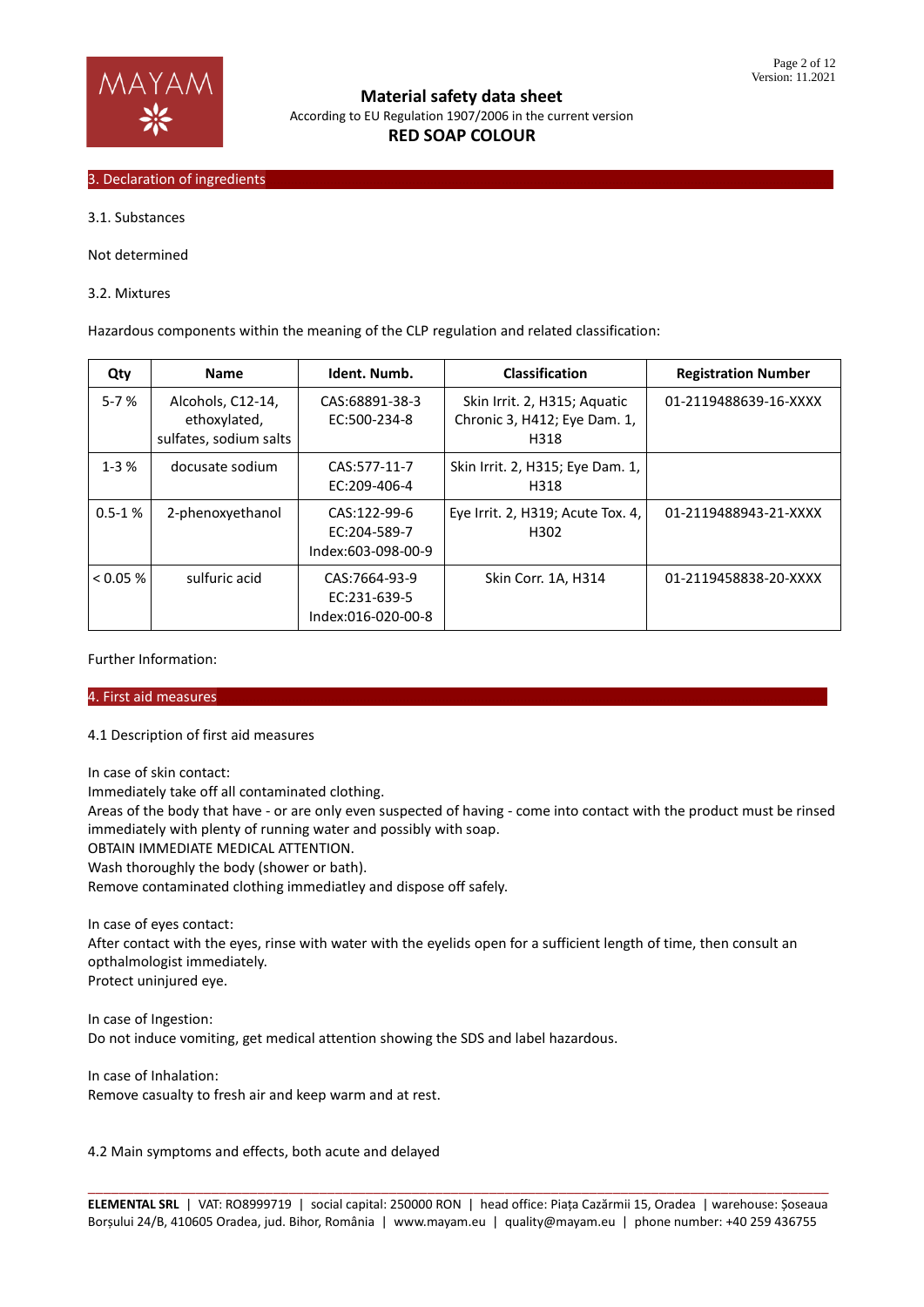

# **RED SOAP COLOUR**

Eye irritation Eye damages

4.3 Indication to consult a physician immediately or any special treatments In case of accident or unwellness, seek medical advice immediately (show directions for use or safety data sheet if possible).

## 5. Fire fighting measures

5.1 Means of extinction

Suitable extinguishing media: Carbon dioxide (CO2). Extinguishing media which must not be used for safety reasons: None in particular.

5.2 Special hazards arising from the substance or mixture

Do not inhale explosion or combustion gases. Burning produces heavy smoke

5.3 Recommendations for fire-fighters

Use suitable breathing apparatus . Collect contaminated fire extinguishing water. Do not discharge into drains. Move undamaged containers from immediate hazard area but only if it can be done safely.

6. Accidental release measures

6.1 Personal precautions, protective devices and emergency procedures

Wear personal protection equipment. Remove persons to safety. See protective measures under point 7 and 8.

6.2 Environmental precautions

Do not allow to enter into soil/subsoil. Do not allow to enter into surface water or drains. Retain contaminated washing water and dispose it. In case of gas escape or of entry into waterways, soil or drains, inform the responsible authorities. Suitable material for taking up: absorbing material, organic, sand

6.3 Methods and materials for containment and remediation

Suitable material for taking up: absorbing material, organic, sand Wash with plenty of water.

6.4 Reference to other sections

See also section 8 and 13

## 7. Handling and storage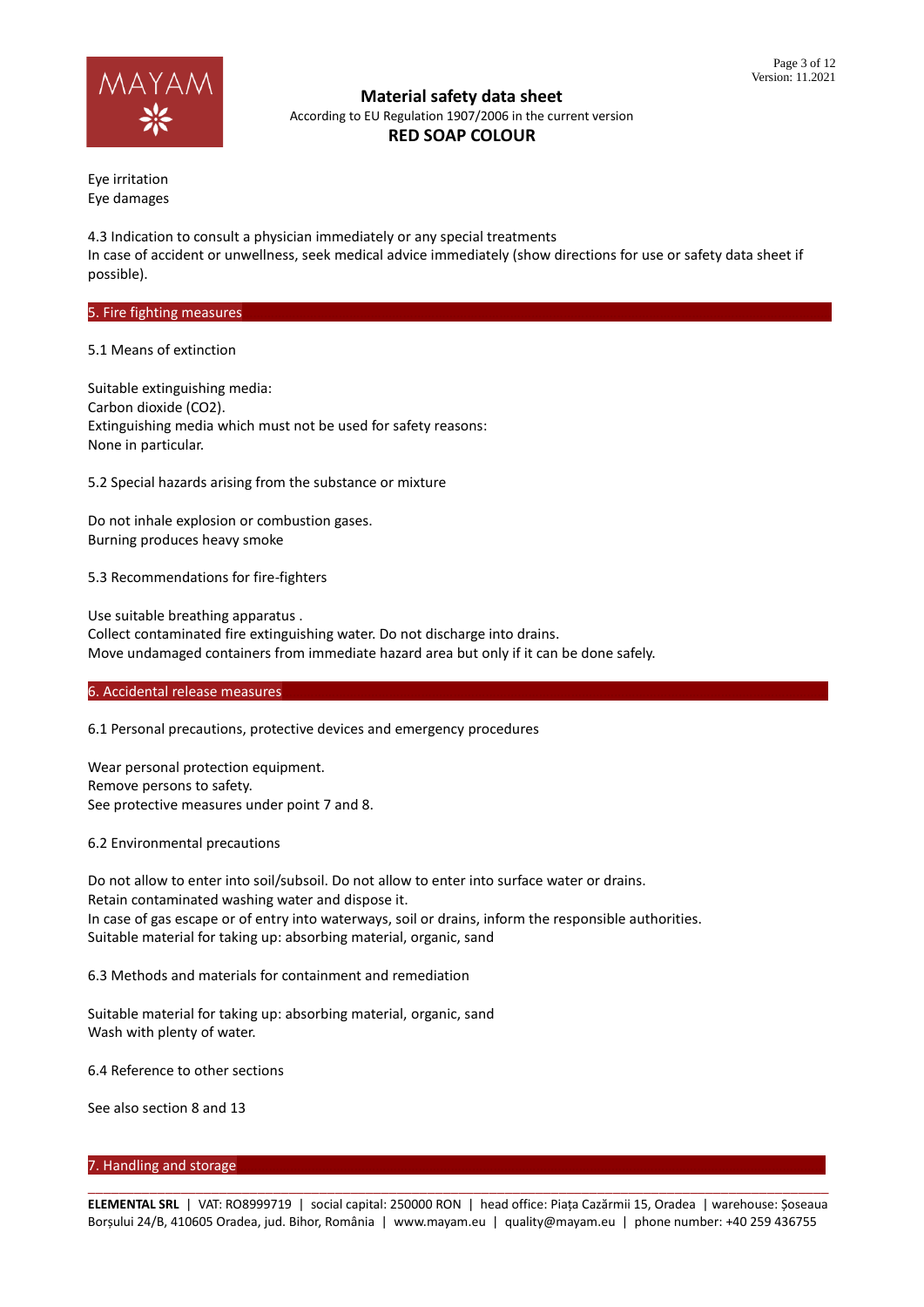

7.1 Precautions for safe handling

Avoid contact with skin and eyes, inhaltion of vapours and mists. Don't use empty container before they have been cleaned. Before making transfer operations, assure that there aren't any incompatible material residuals in the containers. Contamined clothing should be changed before entering eating areas. Do not eat or drink while working. See also section 8 for recommended protective equipment.

7.2 Conditions for safe storage, including any incompatibilities

Store in a tightly closed container in a cool, dry, well-ventilated area. Incompatible materials: None in particular. Instructions regarding storage premises: Adequately ventilated premises.

7.3 Specific end uses

Recommendation(s) Storage temperature: 5-30°C Industrial sector specific solutions: None in particular

8. Exposure controls / personal protection

#### 8.1 Control parameters

| Component               | OEL Type        | OEL Type | Long Term<br>mg/m3 | Long Term<br>ppm | Short Term<br>mg/m3 | Short Term<br>ppm | Behavior   |
|-------------------------|-----------------|----------|--------------------|------------------|---------------------|-------------------|------------|
| $2 -$<br>phenoxyethanol | <b>MAK</b>      | Germany  | 110                | 20               |                     | 40                | Indicative |
|                         |                 |          |                    |                  |                     |                   |            |
|                         | <b>NATIONAL</b> | Germany  |                    |                  | 220                 | 50                |            |
|                         | <b>NATIONAL</b> | Finland  | 110                | 20               | 290                 |                   |            |
|                         | <b>NATIONAL</b> | Germany  | 110                | 20               |                     |                   |            |
|                         | <b>NATIONAL</b> | Poland   | 230                |                  |                     |                   |            |
|                         | <b>MAK</b>      | Germany  | 5.7                | 1                |                     |                   |            |
| sulfuric acid           | <b>MAK</b>      | Germany  | 0.1                |                  |                     |                   |            |
|                         | <b>NATIONAL</b> | Germany  |                    |                  | 0.1                 |                   |            |
|                         | <b>ACGIH</b>    |          | 0.2                |                  |                     |                   |            |
|                         | <b>NATIONAL</b> | France   | 0.05               |                  | 3                   |                   |            |
|                         | <b>NATIONAL</b> | Spain    | 0.05               |                  |                     |                   |            |
|                         | <b>NATIONAL</b> | Finland  | 0.05               |                  | 0.1                 |                   |            |
|                         | <b>NATIONAL</b> | Germany  | 0.1                |                  |                     |                   |            |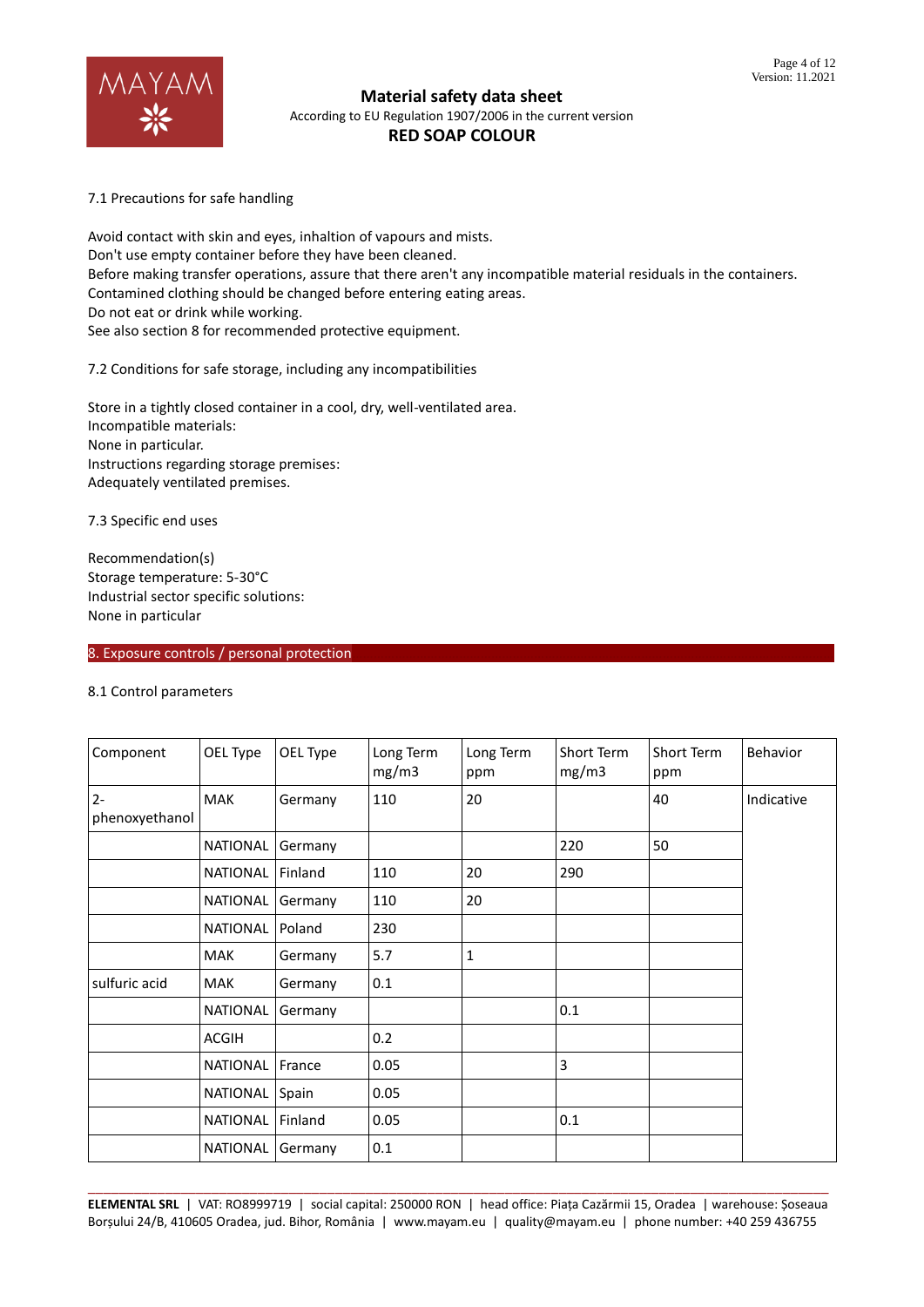

| NATIONAL        | Italy             | 0.05        |      |  |
|-----------------|-------------------|-------------|------|--|
| NATIONAL        | Portugal          | 0.05        |      |  |
| NATIONAL        | Belgium           | 0.2         |      |  |
| NATIONAL        | Poland            | 0.05        |      |  |
| NATIONAL        | Netherlands       | 0.05        |      |  |
| NATIONAL        | Czech<br>Republic | $\mathbf 1$ |      |  |
| <b>NATIONAL</b> | Czech<br>Republic | 0.05        |      |  |
| <b>NATIONAL</b> | Czech<br>Republic |             | 2    |  |
| <b>NATIONAL</b> | United<br>Kingdom | 0.05        |      |  |
| <b>NATIONAL</b> | Luxembourg        | 0.05        |      |  |
| EU              |                   | 0.05        |      |  |
| NATIONAL        | United<br>Kingdom | 0.05        | 0.15 |  |
| <b>ACGIH</b>    |                   | 0.2         |      |  |

## 8.2 Exposure controls

Eye protection: Eye glasses with side protection. Protection for skin: Chemical protection clothing. Protection for hands: NBR (nitrile rubber). Respiratory protection: Filtering Half-face mask (DIN EN 149). Hygienic and Technical measures Not determined

## 9. Physical and chemical properties

## 9.1 Information on physical and chemical properties

Physical State: Liquid Appearance and colour: Liquid, Red Odour: Characteristic Odour threshold: Not determined pH: 6.50 Melting point / freezing point: Not determined Initial boiling point and boiling range: 100 °C (212 °F) Flash point: 200 °C (392 °F) Evaporation rate: Not determined Upper/lower flammability or explosive limits: Not determined Vapour density: Not determined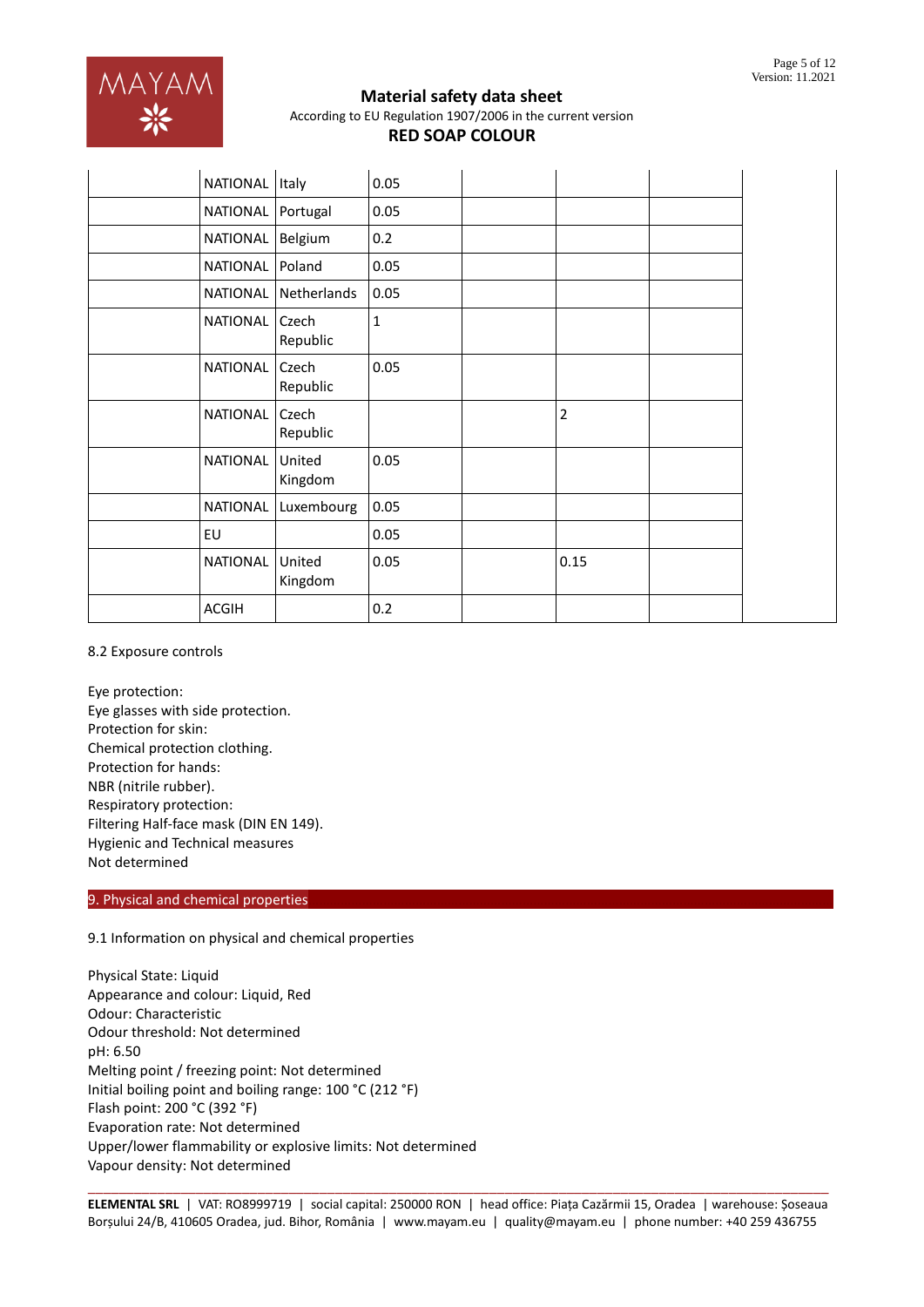

Vapour pressure: Not determined Relative density: Not determined Solubility in water: Miscible Solubility in oil: Not determined Partition coefficient (n-octanol/water): Not determined Auto-ignition temperature: Not determined Decomposition temperature: Not determined Viscosity: Not determined Explosive properties: Not determined Oxidizing properties: Not determined Solid/gas flammability: Not determined Volatile Organic compounds - VOCs = Not Available

9.2 Other information Substance Groups relevant properties Not determined Miscibility: Not determined Conductivity: Not determined

### 10. Stability and reactivity

10.1 Responsiveness Stable under normal conditions

10.2 Chemical stability No data available

10.3 Possibility of dangerous reactions None.

10.4 Conditions to avoid Stable under normal conditions.

10.5 Incompatible materials None in particular.

10.6 Hazardous decomposition products None

#### 11. Toxicological information

11.1 Information on toxicological effects

Toxicological Information of the Preparation

| Red Soap Colourant | a) acute toxicity                        | ATE Oral > 2000.00000 mg/kg            |  |
|--------------------|------------------------------------------|----------------------------------------|--|
|                    | b) skin corrosion/irritation             | <b>Skin Irritant Slightly irritant</b> |  |
|                    | $\vert$ c) serious eye damage/irritation | Eye Irritant Yes                       |  |

#### Toxicological information on main components of the mixture:

| Alcohols, C12-14, | a) acute toxicity | LD50 Oral Rat = 4100.00000 mg/kg |  |
|-------------------|-------------------|----------------------------------|--|
| ethoxylated,      |                   | LD50 Skin Rat > 2000.00000 mg/kg |  |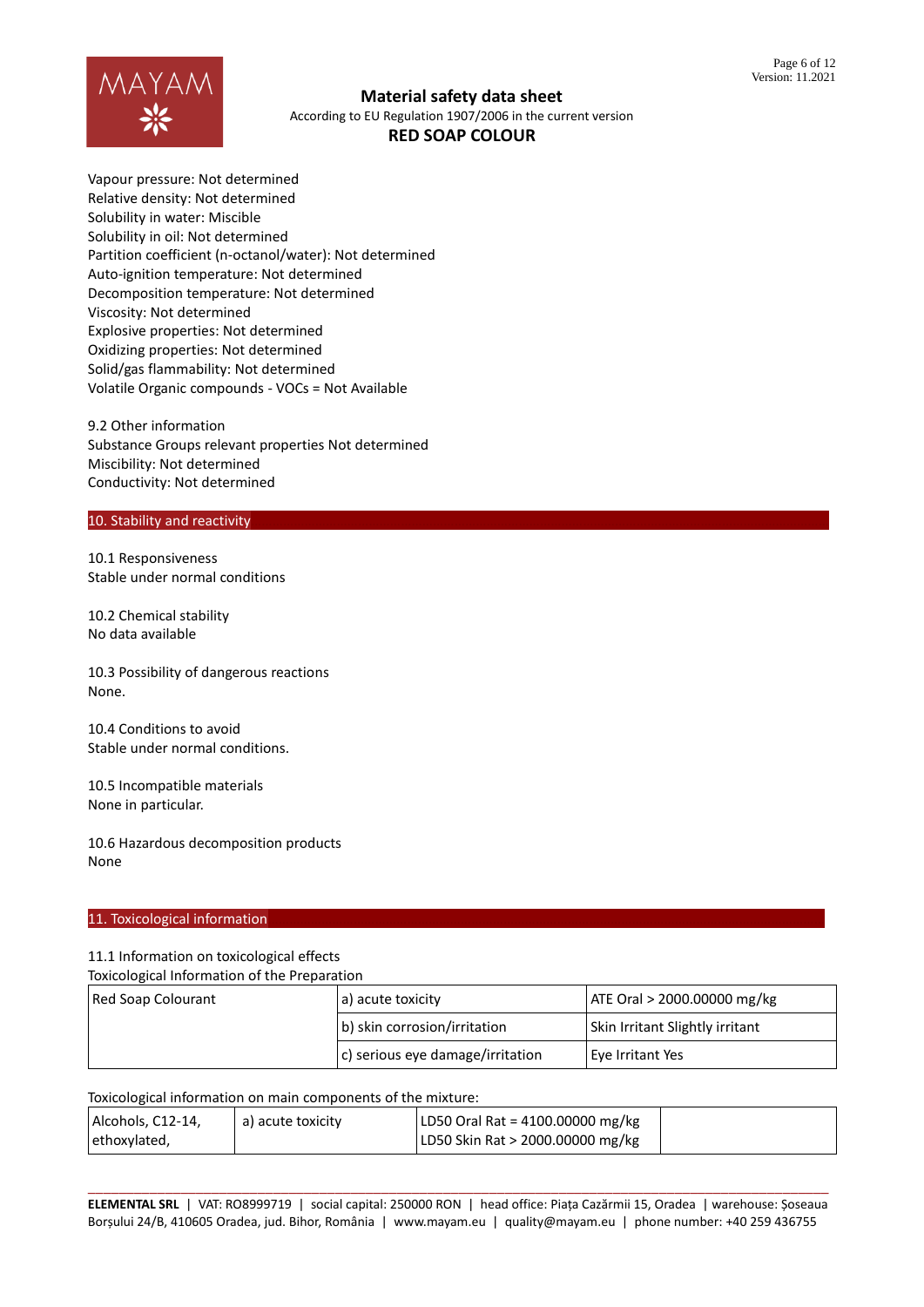| sulfates, sodium salts<br>b) skin corrosion/irritation |                                     | Skin Irritant Rabbit Yes                                       | 4 h duration<br>21 days observation                     |
|--------------------------------------------------------|-------------------------------------|----------------------------------------------------------------|---------------------------------------------------------|
|                                                        | c) serious eye<br>damage/irritation | Eye Irritant Rabbit Yes                                        | 24h duration<br>14 days observation                     |
| docusate sodium                                        | a) acute toxicity                   | LD50 Oral Rat = 1900 mg/kg<br>LD50 Skin Rabbit = $10000$ mg/kg |                                                         |
|                                                        | b) skin corrosion/irritation        | Skin Irritant Rabbit Yes                                       | 4 h duration<br>21 days observation                     |
|                                                        | c) serious eye<br>damage/irritation | Eye Irritant Rabbit Yes                                        | 24 h duration<br>14 days observation                    |
| 2-phenoxyethanol                                       | a) acute toxicity                   | LD50 Oral Rat = 1260.00000 mg/kg<br>LD50 Skin Rabbit = 5 ml/kg | Acute toxicity point es<br>based on EU GHS clas<br>data |
|                                                        | b) skin corrosion/irritation        | Skin Irritant Rabbit Slightly irritant                         | <b>OECD 404</b>                                         |
|                                                        | c) serious eye<br>damage/irritation | Eye Irritant Rabbit Yes                                        | <b>OECD 405</b>                                         |

If not differently specified, the information required in Regulation (EU)2015/830 listed below must be considered as N.A.

- a) acute toxicity
- b) skin corrosion/irritation
- c) serious eye damage/irritation
- d) respiratory or skin sensitisation
- e) germ cell mutagenicity
- f) carcinogenicity
- g) reproductive toxicity
- h) STOT-single exposure
- k) Toxicokinetics and distibution
- i) STOT-repeated exposure
- j) aspiration hazard

# 12. Ecological information

# 12.1 Toxicity

Adopt good working practices, so that the product is not released into the environment.

List of Eco-Toxicological properties of the components

| Quantity | Component                                                      | Ident. Numb.                               | Ecotox Data                                                                                                                                                                                                                                                                 |
|----------|----------------------------------------------------------------|--------------------------------------------|-----------------------------------------------------------------------------------------------------------------------------------------------------------------------------------------------------------------------------------------------------------------------------|
| $5 - 7%$ | Alcohols, C12-14,<br>ethoxylated,<br>sulfates, sodium<br>salts | CAS:<br>68891-38-3<br>EINECS:<br>500-234-8 | a) Aquatic acute toxicity : LC50 Fish Danio rerio = 7.10000 mg/L<br>96h OECD 203<br>a) Aquatic acute toxicity : EC50 Daphnia Daphnia magna =<br>7.20000 mg/L 48h OECD 202<br>a) Aquatic acute toxicity : EC50 Algae Scenedesmus subspicatus =<br>27.00000 mg/L 72h OECD 201 |
| $1 - 3%$ | <b>DOCUSATE</b><br>SODIUM                                      | CAS: 577-11-7                              | a) Aquatic acute toxicity : LC50 Fish Oncorhynchus mykiss 20<br>mg/L 96h EPA - 20 - 40 semi-static                                                                                                                                                                          |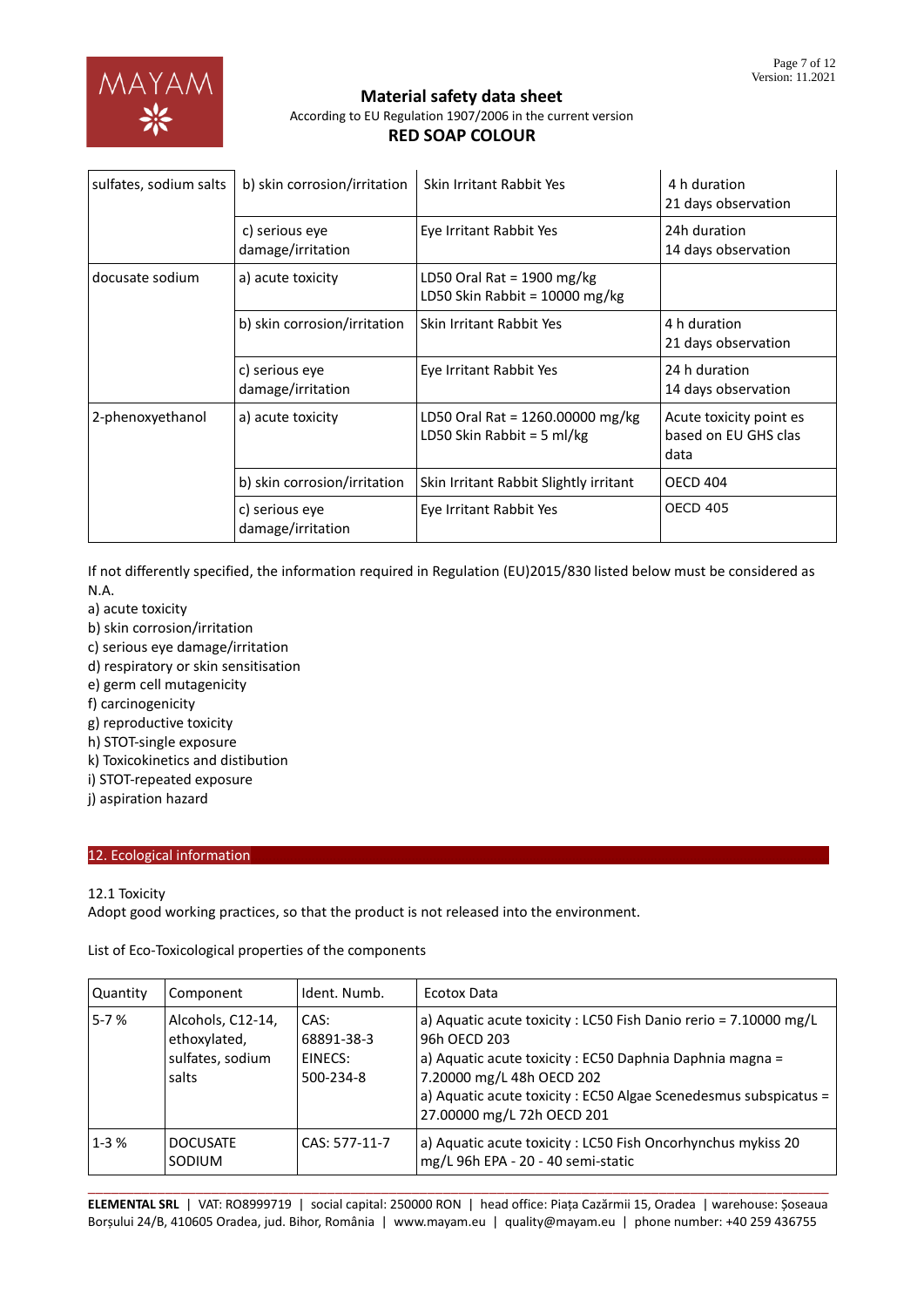

# **Material safety data sheet**

According to EU Regulation 1907/2006 in the current version

# **RED SOAP COLOUR**

|            |                  | EINECS:<br>209-406-4                                              | a) Aquatic acute toxicity : LC50 Fish Oncorhynchus mykiss < 24<br>mg/L 96h EPA - static<br>a) Aquatic acute toxicity : LC50 Fish Lepomis macrochirus = 37<br>mg/L 96h IUCLID - static<br>a) Aquatic acute toxicity : EC50 Daphnia Daphnia magna = 36<br>mg/L 48h IUCLID<br>a) Aquatic acute toxicity: EC50 Algae Desmodesmus subspicatus<br>$= 82.50000$ mg/L 72h                                                                                                                 |
|------------|------------------|-------------------------------------------------------------------|-----------------------------------------------------------------------------------------------------------------------------------------------------------------------------------------------------------------------------------------------------------------------------------------------------------------------------------------------------------------------------------------------------------------------------------------------------------------------------------|
| $0.5 - 1%$ | 2-phenoxyethanol | CAS: 122-99-6 -<br>EINECS:<br>204-589-7<br>INDEX:<br>603-098-00-9 | a) Aquatic acute toxicity : LC50 Fish Pisces 337 mg/L 96h EPA -<br>337 - 352 flow-through<br>a) Aquatic acute toxicity : LC50 Fish Pimephales promelas = 366<br>mg/L 96h IUCLID - static<br>a) Aquatic acute toxicity : EC50 Daphnia Daphnia magna > 500<br>mg/L 48h IUCLID<br>a) Aquatic acute toxicity: EC50 Algae Desmodesmus<br>subspicatus $>$ 500 mg/L 72h IUCLID<br>a) Aquatic acute toxicity : LC50 Fish Pimephales promelas 337<br>mg/L 96h EPA - 337 - 352 flow-through |

12.2 Persistence and degradability Component Persitence/Degradability: DOCUSATE SODIUM Persistent and Biodegradable 2-phenoxyethanol Persistent and Biodegradable 12.3 Bioaccumulation potential Component Bioaccumulation 2-phenoxyethanol Not bioaccumulative

| <b>IZ.4 OF QUILE HODING</b> |                  |
|-----------------------------|------------------|
| Component                   | Mobility in soil |
| 2-phenoxyethanol            | Not mobile       |

12.5 Results of PBT and vPvB assessment No PBT Ingredients are present

12.6 Other adverse effects Not determined

 $12.4$  Ground mobility.

## 13. Disposal considerations

13.1 Waste treatment methods

Recover, if possible. Send to authorised disposal plants or for incineration under controlled conditions. In so doing, comply with the local and national regulations currently in force.

## 14. Transport information

Not classified as dangerous in the meaning of transport regulations.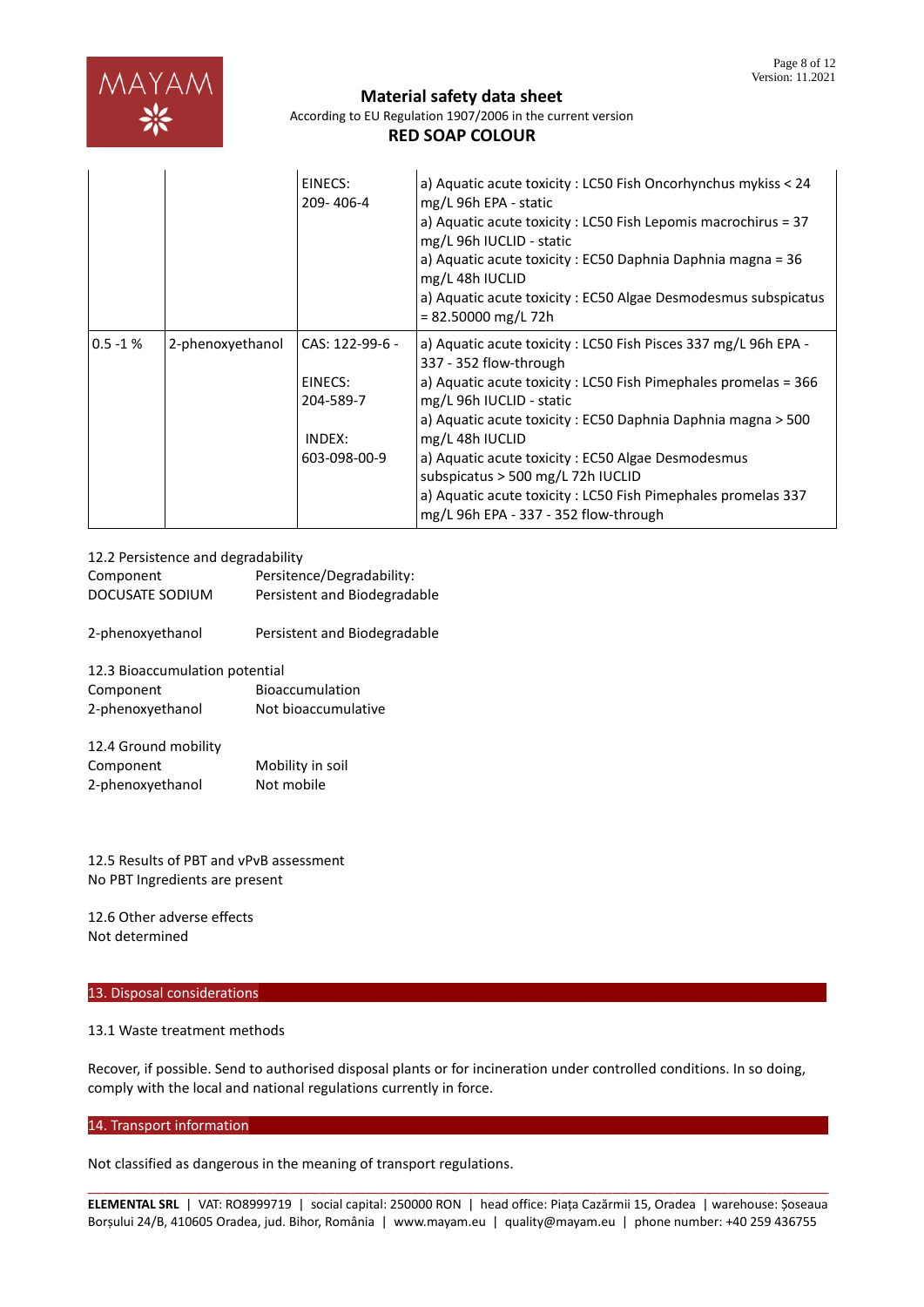

14.1. UN number N/A

14.2. UN proper shipping name ADR-Shipping Name: N/A IATA-Technical name: N/A IMDG-Technical name: N/A

14.3. Transport hazard class(es) ADR-Class: N/A IATA-Class: N/A IMDG-Class: N/A 14.4. Packing group ADR-Packing Group: N/A IATA-Packing group: N/A IMDG-Packing group: N/A

14.5. Environmental hazards Toxic Ingredients Qty: 0.00 High Toxicity Ingredients Qty: 0.00 Marine pollutant: No Environmental Pollutant: No

14.6. Special precautions for user Road and Rail ( ADR-RID ) : ADR-Label: N/A ADR - Hazard identification number: N/A ADR-Special Provisions: N/A ADR-Transport category (Tunnel restriction code): N/A Air ( IATA ) : IATA-Passenger Aircraft: N/A IATA-Cargo Aircraft: N/A IATA-Label: N/A IATA-Subsidiary hazards: N/A IATA-Erg: N/A IATA-Special Provisioning: N/A Sea ( IMDG ) : IMDG-Stowage Code: N/A IMDG-Stowage Note: N/A IMDG-Subsidiary hazards: N/A IMDG-Special Provisioning: N/A IMDG-Page: N/A IMDG-Label: N/A IMDG-EMS: N/A IMDG-MFAG: N/A

14.7. Transport in bulk according to Annex II of MARPOL73/78 and the IBC Code Not Available

## 15. Regulatory information

15.1 Regulations and legislation on health, safety and environment specific to the substance or mixture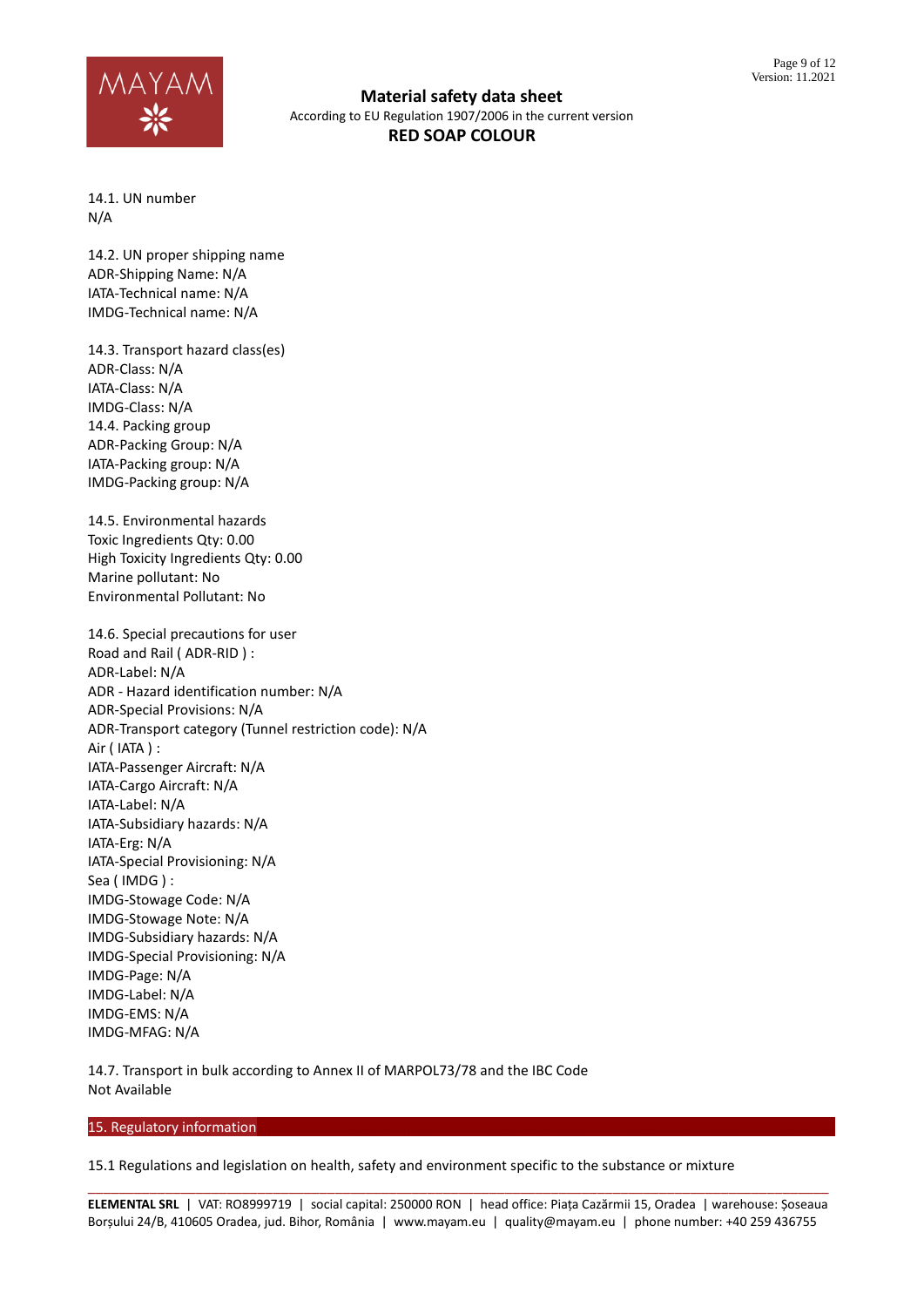

#### **Material safety data sheet**

According to EU Regulation 1907/2006 in the current version

# **RED SOAP COLOUR**

15.1. Safety, health and environmental regulations/legislation specific for the substance or mixture Dir. 98/24/EC (Risks related to chemical agents at work) Dir. 2000/39/EC (Occupational exposure limit values) Regulation (EC) n. 1907/2006 (REACH) Regulation (EC) n. 1272/2008 (CLP) Regulation (EC) n. 790/2009 (ATP 1 CLP) and (EU) n. 758/2013 Regulation (EU) n. 286/2011 (ATP 2 CLP) Regulation (EU) n. 618/2012 (ATP 3 CLP) Regulation (EU) n. 487/2013 (ATP 4 CLP) Regulation (EU) n. 944/2013 (ATP 5 CLP) Regulation (EU) n. 605/2014 (ATP 6 CLP) Regulation (EU) n. 2015/1221 (ATP 7 CLP) Regulation (EU) n. 2016/918 (ATP 8 CLP) Regulation (EU) n. 2016/1179 (ATP 9 CLP) Regulation (EU) n. 2017/776 (ATP 10 CLP) Regulation (EU) n. 2018/669 (ATP 11 CLP) Regulation (EU) n. 2018/1480 (ATP 13 CLP) Regulation (EU) 2015/830 Restrictions related to the product or the substances contained according to Annex XVII Regulation (EC) 1907/2006 (REACH) and subsequent modifications: Restrictions related to the product: 3 Restrictions related to the substances contained: None Provisions related to directive EU 2012/18 (Seveso III) Not Available German Water Hazard Class. Not determined SVHC Substances: None > 0.1%

15.2 Chemical safety assessment. No Chemical Safety Assessment has been carried out for the mixture.

## 16. Additional information

16.1 Abbreviations:

ADR: European Agreement concerning the International Carriage of Dangerous Goods by Road.

CAS: Chemical Abstracts Service (division of the American Chemical Society).

CLP: Classification, Labeling, Packaging.

DNEL: Derived No Effect Level.

EINECS: European Inventory of Existing Commercial Chemical Substances.

GHS: Globally Harmonized System of Classification and Labeling of Chemicals.

IATA: International Air Transport Association.

IATA-DGR: Dangerous Goods Regulation by the "International Air Transport Association" (IATA).

ICAO: International Civil Aviation Organization.

ICAO-TI: Technical Instructions by the "International Civil Aviation Organization" (ICAO).

IMDG: International Maritime Code for Dangerous Goods.

INCI: International Nomenclature of Cosmetic Ingredients.

LTE: Long-term exposure.

PNEC: Predicted No Effect Concentration.

RID: Regulation Concerning the International Transport of Dangerous Goods by Rail.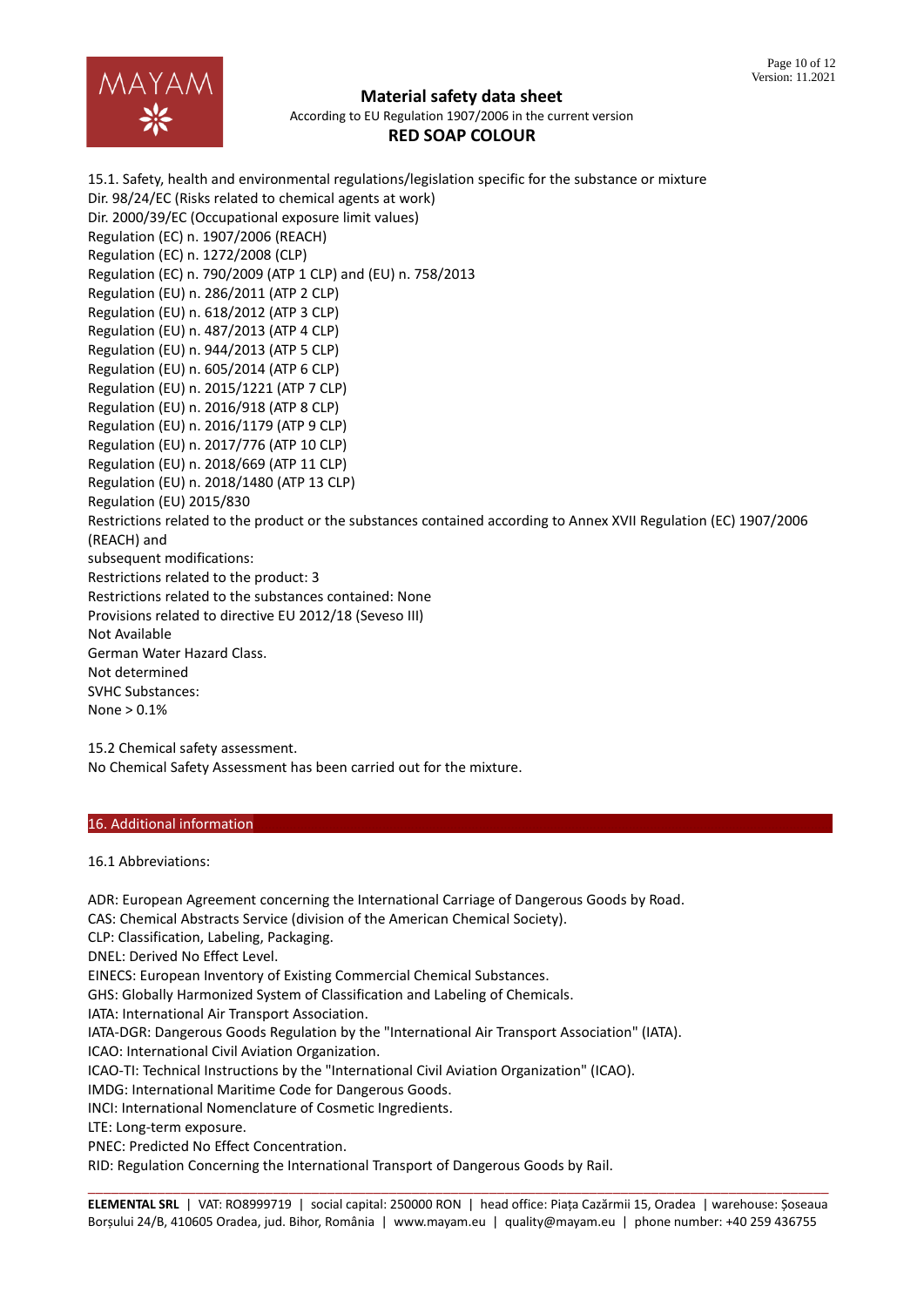

**Material safety data sheet**

According to EU Regulation 1907/2006 in the current version

# **RED SOAP COLOUR**

STE: Short-term exposure. STEL: Short Term Exposure limit. STOT: Specific Target Organ Toxicity. ACGIH: American Conference of Governmental Industrial Hygienists AND: European Agreement concerning the International Carriage of Dangerous Goods by Inland Waterways ATE: Acute Toxicity Estimate ATEmix: Acute toxicity estimate of the mixture BCF: Biological Concentration Factor BEI: Biological Exposure Index BOD: Biochemical Oxygen Demand CAV: Poison Center CE: European Community CLP: Classification, Labeling, Packaging. COD: Chemical Oxygen Demand COV: Volatile Organic Compound CSA: Chemical Safety Assessment CSR: Chemical Safety Report DMEL: Derived Minimal Effect Level DPD: Dangerous Preparations Directive DSD: Dangerous Substances Directive EC50: Half Maximal Effective Concentration ECHA: European Chemicals Agency ES: Exposure Scenario IARC: International Agency for Research on Cancer IC50: half maximal inhibitory concentration ICAO-TI: Technical Instructions by the "International Civil Aviation Organization" (ICAO). IRCCS: Scientific Institute for Research, Hospitalization and Health Care KAFH: KAFH LDLo: Leathal Dose Low N.A.: Not Applicable N/A: Not Applicable N/D: Not defined/ Not available NA: Not available NIOSH: National Institute for Occupational Safety and Health NOAEL: No Observed Adverse Effect Level OSHA: Occupational Safety and Health Administration. PBT: Persistent, Bioaccumulative and Toxic PGK: Packaging Instruction PSG: Passengers vPvB: Very Persistent, Very Bioaccumulative. KSt: Explosion coefficient. Code Description H302 Harmful if swallowed. H314 Causes severe skin burns and eye damage. H315 Causes skin irritation. H318 Causes serious eye damage. H319 Causes serious eye irritation. H412 Harmful to aquatic life with long lasting effects. Code Hazard class and hazard category Description 3.1/4/Oral Acute Tox. 4 Acute toxicity (oral), Category 4 3.2/1A Skin Corr. 1A Skin corrosion, Category 1A 3.2/2 Skin Irrit. 2 Skin irritation, Category 2